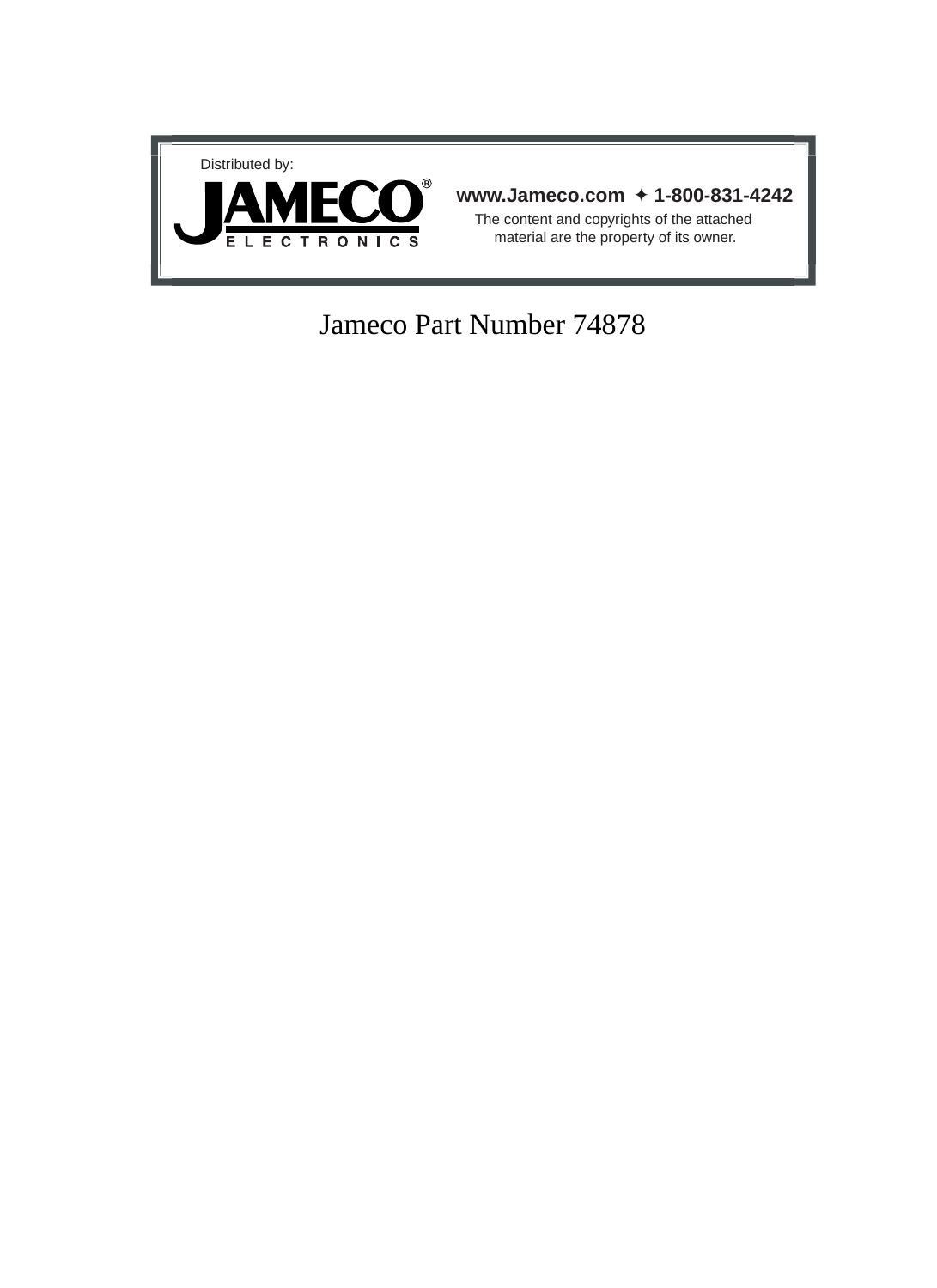

# **CAT28C256**

## **32K-Bit Parallel E2 PROM**

## **FEATURES**

- **Fast Read Access Times: 120/150ns**
- Low Power CMOS Dissipation: **–Active: 25 mA Max. –Standby: 150** µ**A Max.**
- **Simple Write Operation: –On-Chip Address and Data Latches –Self-Timed Write Cycle with Auto-Clear**
- **Fast Write Cycle Time: –5ms Max**
- **CMOS and TTL Compatible I/O**
- Hardware and Software Write Protection
- Automatic Page Write Operation: **–1 to 64 Bytes in 5ms**
	- **–Page Load Timer**
- **End of Write Detection: –Toggle Bit**
	- **–DATA Polling**
- **100,000 Program/Erase Cycles**
- 100 Year Data Retention
- **Commerical, Industrial and Automotive Temperature Ranges**

## **DESCRIPTION**

The CAT28C256 is a fast, low power, 5V-only CMOS parallel E2PROM organized as 32K x 8-bits. It requires a simple interface for in-system programming. On-chip address and data latches, self-timed write cycle with autoclear and  $V_{CC}$  power up/down write protection eliminate additional timing and protection hardware. DATA Polling and Toggle status bits signal the start and end of the selftimed write cycle. Additionally, the CAT28C256 features hardware and software write protection.

The CAT28C256 is manufactured using Catalyst's advanced CMOS floating gate technology. It is designed to endure 100,000 program/erase cycles and has a data retention of 100 years. The device is available in JEDEC approved 28-pin DIP, 28-pin TSOP or 32-pin PLCC packages.

## **BLOCK DIAGRAM**

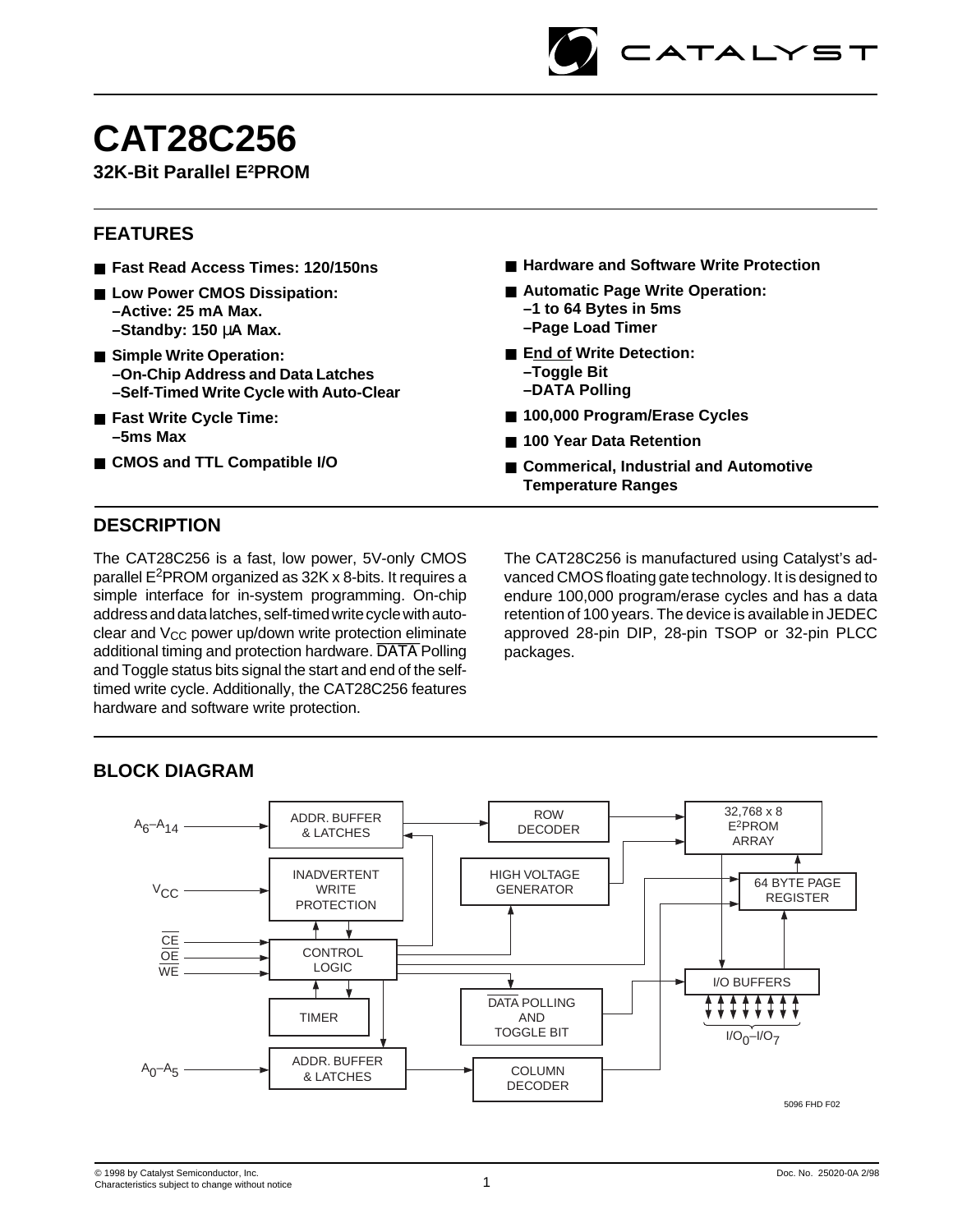

## **PIN CONFIGURATION**

 **TSOP Package (8mm X 13.4mm) (T13)**

| 10             | 28                     |
|----------------|------------------------|
| OE             | $A_{10}$               |
| $\overline{2}$ | 27                     |
| $A_{11}$       | $\overline{\text{CE}}$ |
| Ag I           | 26                     |
| 3              | I/O <sub>7</sub>       |
| $A_8$          | 25                     |
| 4              | 1/O <sub>6</sub>       |
| 5              | 24                     |
| $A_{13}$       | I/O <sub>5</sub>       |
| WE             | 23                     |
| 6              | I/O <sub>4</sub>       |
| $V_{\rm CC}$   | 22<br>1/O <sub>3</sub> |
| 8              | 21                     |
| $A_{14}$       | <b>GND</b>             |
| 9              | 20                     |
| $A_{12}$       | I/O <sub>2</sub>       |
| 10             | 19                     |
| A <sub>7</sub> | $I/O_1$                |
| 11             | 18                     |
| $A_6$          | I/O <sub>0</sub>       |
| 12             | 17                     |
| A <sub>5</sub> | A <sub>0</sub>         |
| 13             | 16                     |
| $A_4$          | A <sub>1</sub>         |
| 14             | 15                     |
| A3             | A <sub>2</sub>         |
|                |                        |

#### 28C256 F03

## **PIN FUNCTIONS**

| <b>Pin Name</b>        | <b>Function</b>       | <b>Pin Name</b> | <b>Function</b>     |
|------------------------|-----------------------|-----------------|---------------------|
| $A_0 - A_{14}$         | <b>Address Inputs</b> | WE              | <b>Write Enable</b> |
| $I/O_0-I/O_7$          | Data Inputs/Outputs   | Vcc             | 5V Supply           |
| $\overline{\text{CE}}$ | <b>Chip Enable</b>    | Vss             | Ground              |
| ЭE                     | <b>Output Enable</b>  | <b>NC</b>       | No Connect          |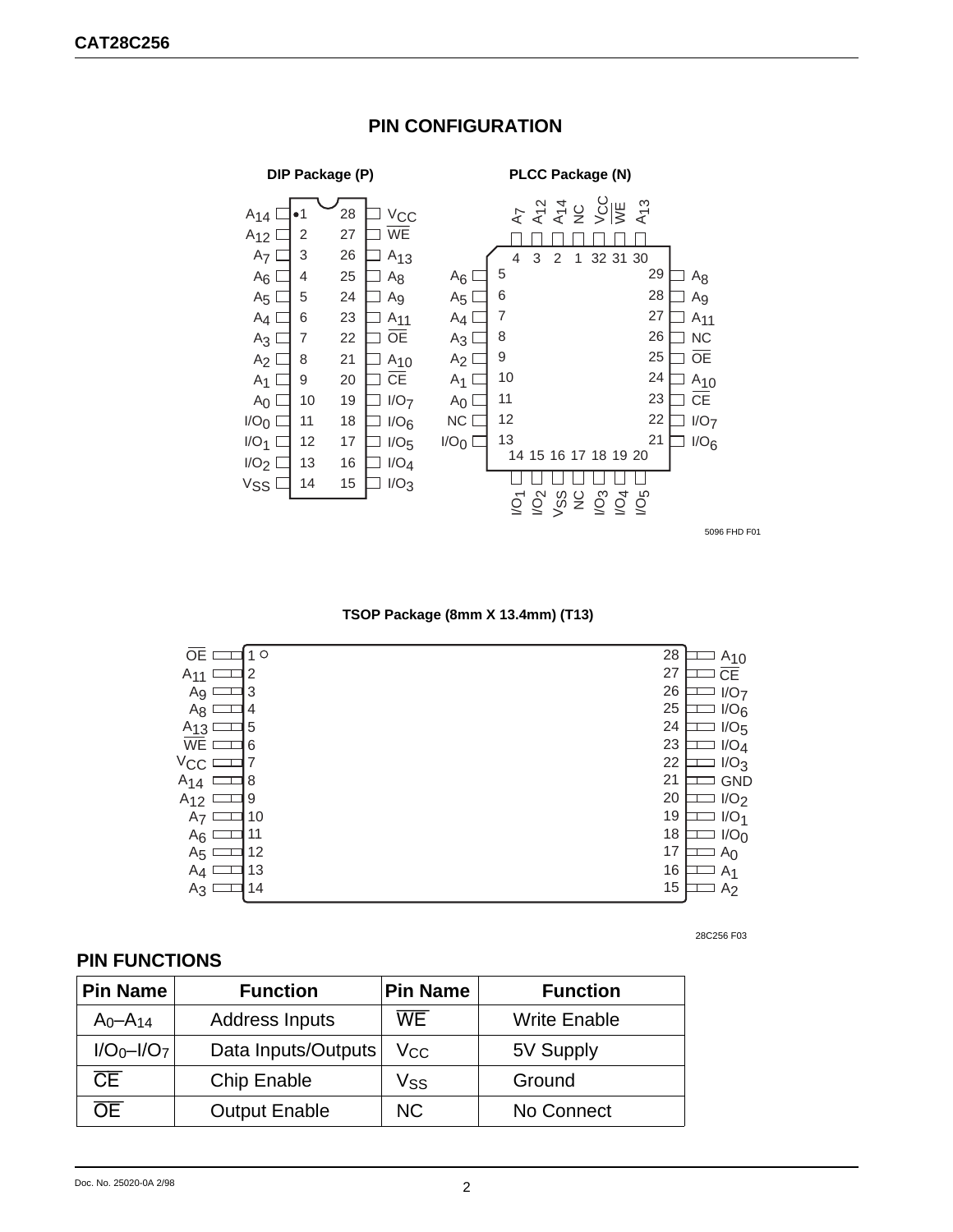## **ABSOLUTE MAXIMUM RATINGS\***

| Temperature Under Bias  -55°C to +125°C                     |
|-------------------------------------------------------------|
|                                                             |
| Respect to Ground <sup>(2)</sup> -2.0V to + $V_{CC}$ + 2.0V |
| $V_{CC}$ with Respect to Ground  -2.0V to +7.0V             |
| Lead Soldering Temperature (10 secs)  300°C                 |
|                                                             |
|                                                             |

## **\*COMMENT**

Stresses above those listed under "Absolute Maximum Ratings" may cause permanent damage to the device. These are stress ratings only, and functional operation of the device at these or any other conditions outside of those listed in the operational sections of this specification is not implied. Exposure to any absolute maximum rating for extended periods may affect device performance and reliability.

#### **RELIABILITY CHARACTERISTICS**

| Symbol                              | <b>Parameter</b>          | Min.               | Max. | Units       | <b>Test Method</b>            |
|-------------------------------------|---------------------------|--------------------|------|-------------|-------------------------------|
| $N_{END}$ <sup>(1)</sup>            | Endurance                 | $ 10^4$ or $10^5 $ |      | Cycles/Byte | MIL-STD-883, Test Method 1033 |
| $T_{\sf DR}{}^{(1)}$                | Data Retention            | 100                |      | Years       | MIL-STD-883, Test Method 1008 |
| $V_{ZAP}$ <sup>(1)</sup>            | <b>ESD Susceptibility</b> | 2000               |      | Volts       | MIL-STD-883, Test Method 3015 |
| I <sub>I TH</sub> <sup>(1)(4)</sup> | Latch-Up                  | 100                |      | mA          | JEDEC Standard 17             |

#### **D.C. OPERATING CHARACTERISTICS**

 $V_{CC}$  = 5V  $\pm$ 10%, unless otherwise specified.

|                        |                                           | <b>Limits</b> |      |                      |              |                                                                                  |
|------------------------|-------------------------------------------|---------------|------|----------------------|--------------|----------------------------------------------------------------------------------|
| Symbol                 | <b>Parameter</b>                          | Min.          | Typ. | Max.                 | <b>Units</b> | <b>Test Conditions</b>                                                           |
| $_{\rm lcc}$           | V <sub>CC</sub> Current (Operating, TTL)  |               |      | 30                   | mA           | $\overline{CE} = \overline{OE} = V_{IL}$ , f=8MH <sub>z</sub><br>All I/O's Open  |
| $\text{LCCC}^{(5)}$    | V <sub>CC</sub> Current (Operating, CMOS) |               |      | 25                   | mA           | $\overline{CE} = \overline{OE} = V_{ILC}$ , f=8MH <sub>z</sub><br>All I/O's Open |
| lsb                    | V <sub>CC</sub> Current (Standby, TTL)    |               |      | 1                    | mA           | $CE = V_{IH}$ , All I/O's Open                                                   |
| $I_{\text{SBC}}^{(6)}$ | V <sub>CC</sub> Current (Standby, CMOS)   |               |      | 150                  | μA           | $CE = V_{IHC}$<br>All I/O's Open                                                 |
| Iц                     | Input Leakage Current                     | $-10$         |      | 10                   | μA           | $V_{IN}$ = GND to $V_{CC}$                                                       |
| l <sub>LO</sub>        | Output Leakage Current                    | $-10$         |      | 10                   | μA           | $V_{\text{OUT}} =$ GND to $V_{\text{CC}}$ ,<br>$\overline{CE} = V_{IH}$          |
| V <sub>IH</sub> (6)    | High Level Input Voltage                  | 2             |      | $V_{\text{CC}}$ +0.3 | $\vee$       |                                                                                  |
| $V_{II}$ (5)           | Low Level Input Voltage                   | $-0.3$        |      | 0.8                  | $\vee$       |                                                                                  |
| <b>V<sub>OH</sub></b>  | <b>High Level Output Voltage</b>          | 2.4           |      |                      | $\vee$       | $I_{OH} = -400 \mu A$                                                            |
| VOL                    | Low Level Output Voltage                  |               |      | 0.4                  | $\vee$       | $I_{OL} = 2.1mA$                                                                 |
| V <sub>WI</sub>        | Write Inhibit Voltage                     | 3.5           |      |                      | $\vee$       |                                                                                  |

Note:

(1) This parameter is tested initially and after a design or process change that affects the parameter.

(2) The minimum DC input voltage is –0.5V. During transitions, inputs may undershoot to –2.0V for periods of less than 20 ns. Maximum DC voltage on output pins is  $V_{CC}$  +0.5V, which may overshoot to  $V_{CC}$  +2.0V for periods of less than 20 ns.

(3) Output shorted for no more than one second. No more than one output shorted at a time.

(4) Latch-up protection is provided for stresses up to 100mA on address and data pins from  $-1$ V to V<sub>CC</sub> +1V.

(5)  $V_{\text{ILC}} = -0.3V$  to +0.3V.

(6)  $V_{\text{HIC}} = V_{\text{CC}} -0.3V$  to  $V_{\text{CC}}$  +0.3V.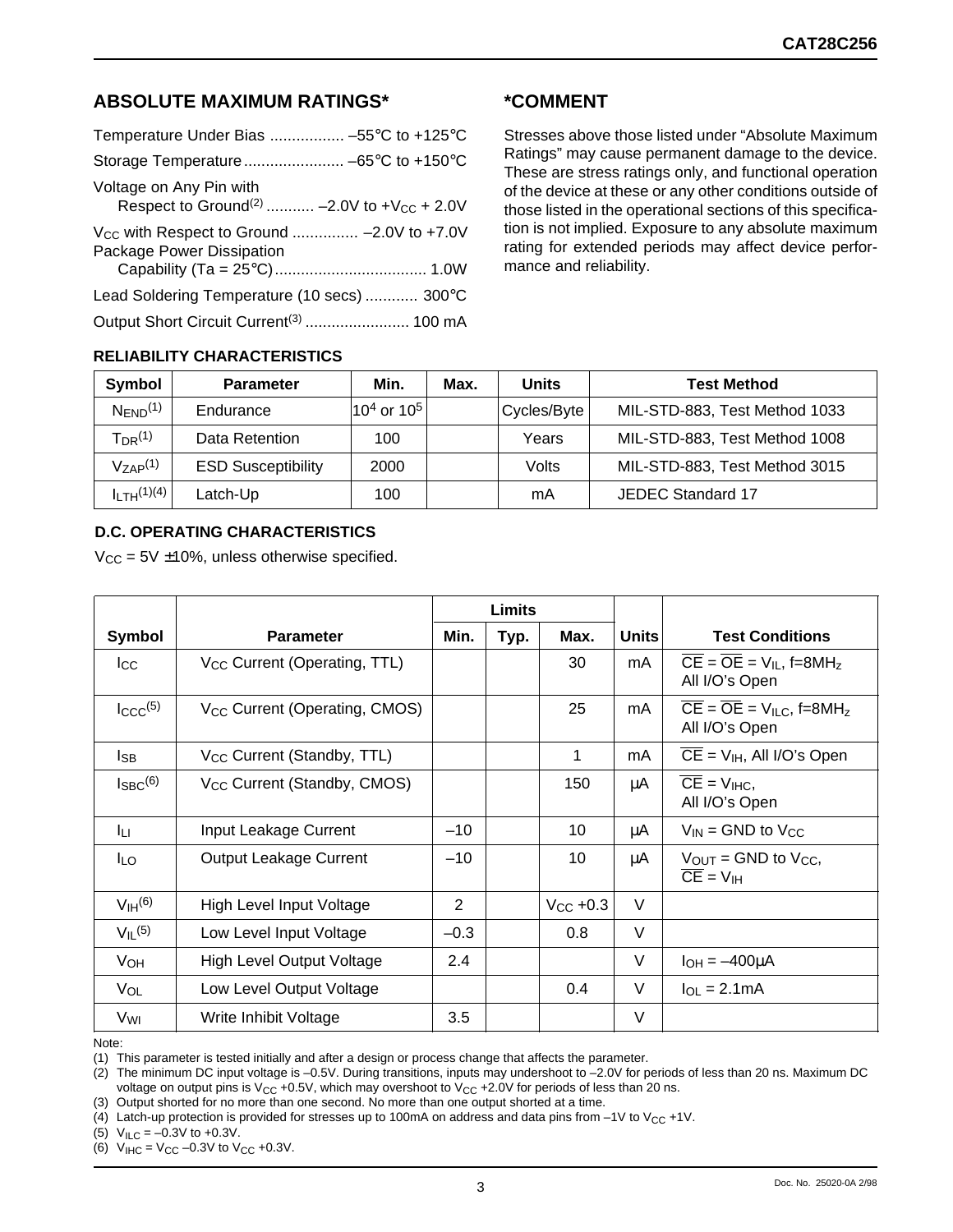#### **MODE SELECTION**

| Mode                       | <b>CE</b> | <b>WE</b> | <b>OE</b> | <b>VO</b> | <b>Power</b>   |
|----------------------------|-----------|-----------|-----------|-----------|----------------|
| Read                       |           | н         |           | DOUT      | <b>ACTIVE</b>  |
| Byte Write (WE Controlled) |           |           |           | Dın       | <b>ACTIVE</b>  |
| Byte Write (CE Controlled) |           |           |           | Dın       | <b>ACTIVE</b>  |
| Standby, and Write Inhibit |           |           |           | High-Z    | <b>STANDBY</b> |
| Read and Write Inhibit     |           |           |           | High-Z    | <b>ACTIVE</b>  |

## **CAPACITANCE**  $T_A = 25^\circ C$ ,  $f = 1.0$  MHz,  $V_{CC} = 5V$

| Symbol                   | Test                     | Max. | Units | <b>Conditions</b> |
|--------------------------|--------------------------|------|-------|-------------------|
| $C_{I/O}$ <sup>(1)</sup> | Input/Output Capacitance | 10   | рF    | $VI/O = 0V$       |
| $C_{\mathsf{IN}}^{(1)}$  | Input Capacitance        |      | рF    | $V_{IN} = 0V$     |

## **A.C. CHARACTERISTICS, Read Cycle**

 $V_{CC}$ =5V  $\pm$  10%, Unless otherwise specified

|                                 |                                 | 28C256-12 |      | 28C256-15 |      |              |
|---------------------------------|---------------------------------|-----------|------|-----------|------|--------------|
| Symbol                          | <b>Parameter</b>                | Min.      | Max. | Min.      | Max. | <b>Units</b> |
| t <sub>RC</sub>                 | Read Cycle Time                 | 120       |      | 150       |      | ns           |
| tce                             | <b>CE</b> Access Time           |           | 120  |           | 150  | ns           |
| t <sub>AA</sub>                 | Address Access Time             |           | 120  |           | 150  | ns           |
| to <sub>E</sub>                 | <b>OE</b> Access Time           |           | 50   |           | 70   | ns           |
| $t_1$ $z^{(1)}$                 | CE Low to Active Output         | 0         |      | 0         |      | ns           |
| t <sub>OLZ</sub> <sup>(1)</sup> | <b>OE</b> Low to Active Output  | 0         |      | 0         |      | ns           |
| $t_{HZ}(1)(2)$                  | CE High to High-Z Output        |           | 50   |           | 50   | ns           |
| $t_{OHZ}^{(1)(2)}$              | OE High to High-Z Output        |           | 50   |           | 50   | ns           |
| t <sub>OH</sub> <sup>(1)</sup>  | Output Hold from Address Change | 0         |      | 0         |      | ns           |

Note:

(1) This parameter is tested initially and after a design or process change that affects the parameter.

(2) Output floating (High-Z) is defined as the state when the external data line is no longer driven by the output buffer.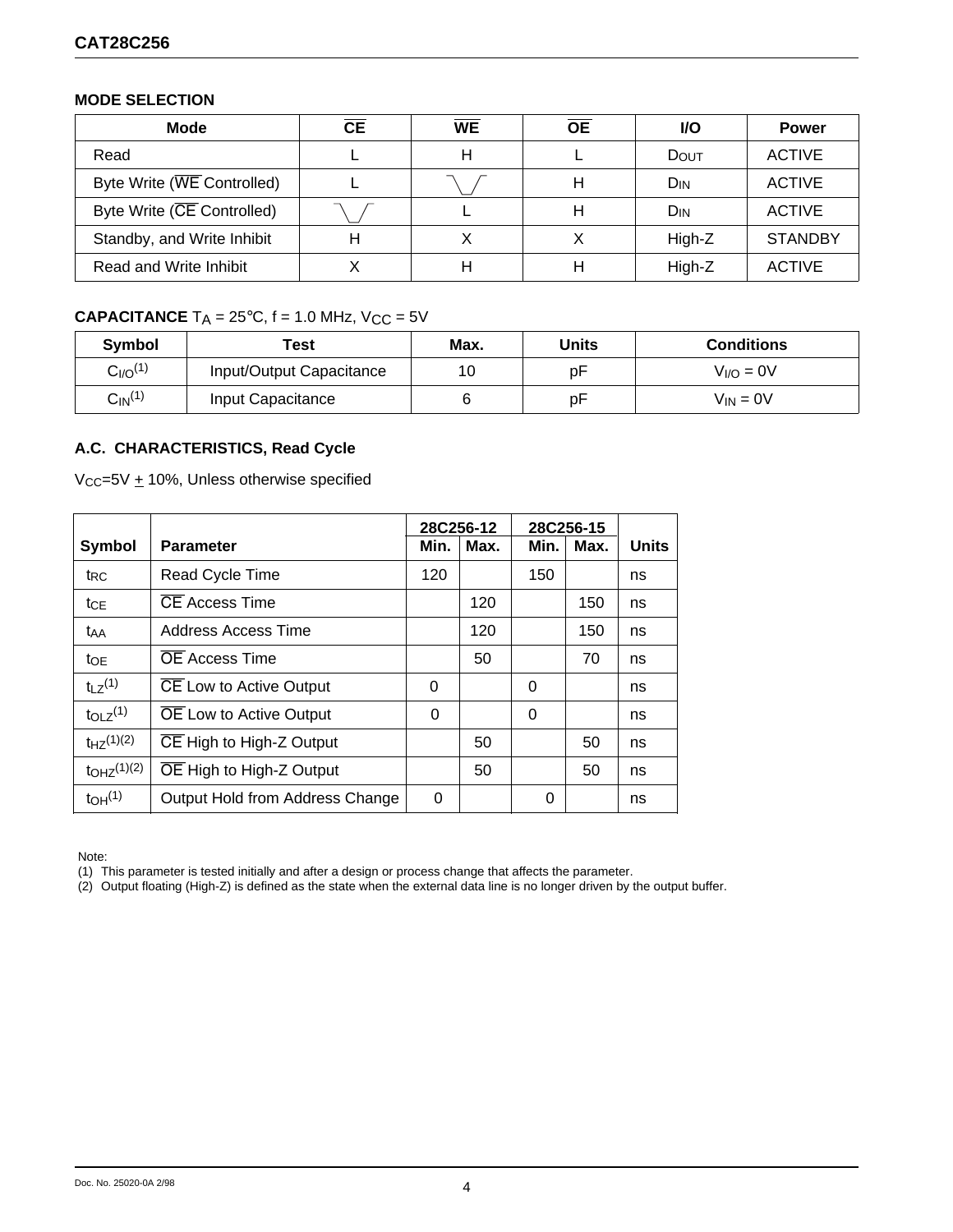## **A.C. CHARACTERISTICS, Write Cycle**

 $V_{CC}=5V+10%$ , unless otherwise specified

|                        |                                     | 28C256-12 |      | 28C256-15 |      |              |
|------------------------|-------------------------------------|-----------|------|-----------|------|--------------|
| Symbol                 | <b>Parameter</b>                    | Min.      | Max. | Min.      | Max. | <b>Units</b> |
| twc                    | Write Cycle Time                    |           | 5    |           | 5    | ms           |
| tas                    | <b>Address Setup Time</b>           | 0         |      | 0         |      | ns           |
| tдн                    | <b>Address Hold Time</b>            | 50        |      | 50        |      | ns           |
| tcs                    | <b>CE</b> Setup Time                | 0         |      | 0         |      | ns           |
| tсн                    | <b>CE</b> Hold Time                 | 0         |      | 0         |      | ns           |
| $tcw^{(3)}$            | <b>CE Pulse Time</b>                | 100       |      | 100       |      | ns           |
| <b>t</b> oes           | <b>OE</b> Setup Time                | 0         |      | 0         |      | ns           |
| toeh                   | <b>OE</b> Hold Time                 | $\Omega$  |      | $\Omega$  |      | ns           |
| two(3)                 | <b>WE Pulse Width</b>               | 100       |      | 100       |      | ns           |
| tps                    | Data Setup Time                     | 50        |      | 50        |      | ns           |
| tрн                    | Data Hold Time                      | 10        |      | 10        |      | ns           |
| $t_{\text{INIT}}(1)$   | Write Inhibit Period After Power-up | 5         | 10   | 5         | 10   | ms           |
| $t_{\text{BLC}}(1)(4)$ | <b>Byte Load Cycle Time</b>         | 0.1       | 100  | 0.1       | 100  | μs           |

#### **Figure 1. A.C. Testing Input/Output Waveform(2)**



5096 FHD F04

- Note:<br>(1) (1) This parameter is tested initially and after a design or process change that affects the parameter.<br>(2) Input rise and fall times (10% and 90%) < 10 ns.
- Input rise and fall times (10% and 90%)  $<$  10 ns.
- (3) A write pulse of less than 20ns duration will not initiate a write cycle.
- (4) A timer of duration t<sub>BLC</sub> max. begins with every LOW to HIGH transition of WE. If allowed to time out, a page or byte write will begin; however a transition from HIGH to LOW within  $t_{BLC}$  max. stops the timer.

C<sub>I</sub> INCLUDES JIG CAPACITANCE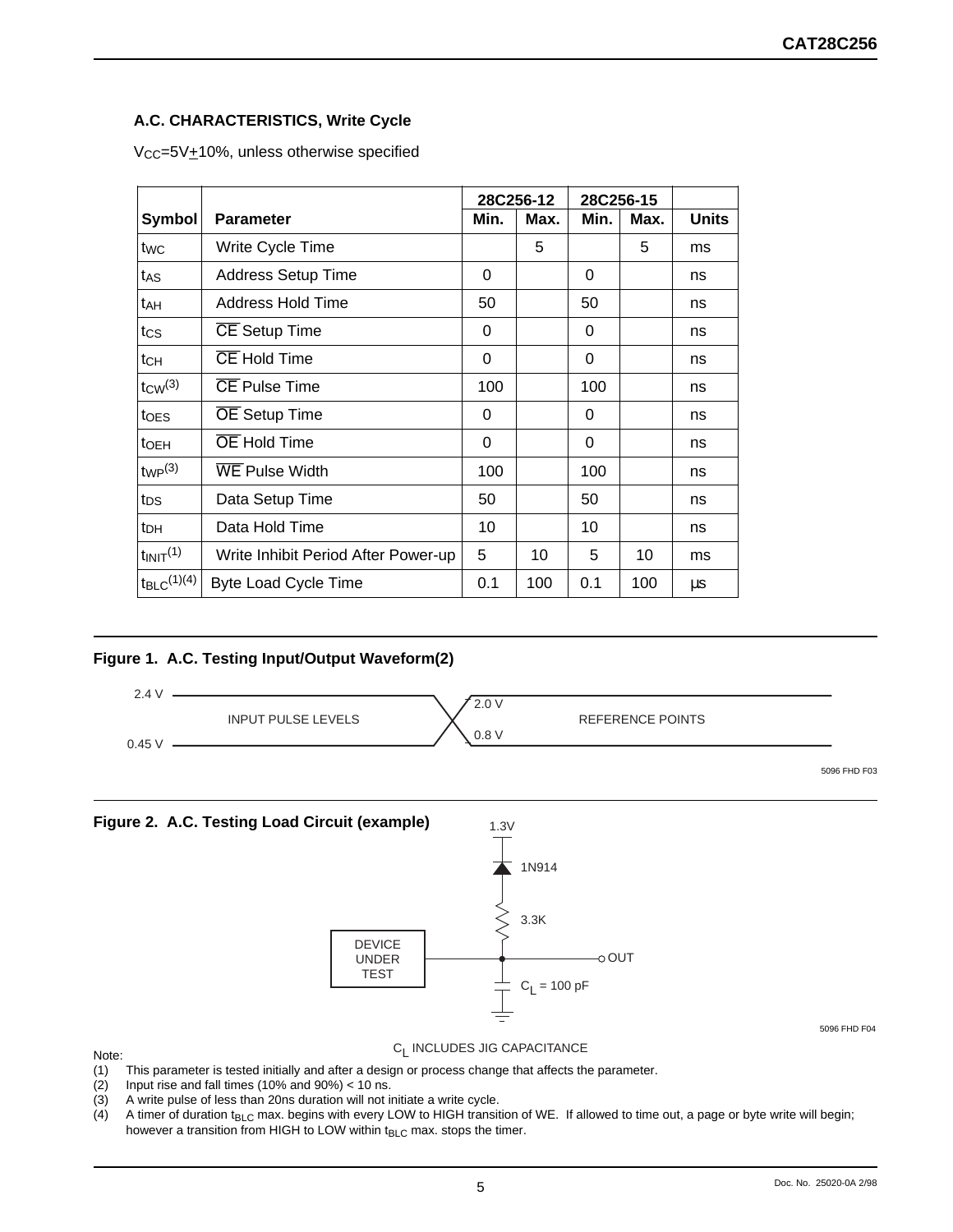## **DEVICE OPERATION**

#### **Read**

Data stored in the CAT28C256 is transferred to the data bus when  $\overline{WE}$  is held high, and both  $\overline{OE}$  and  $\overline{CE}$  are held low. The data bus is set to a high impedance state when either  $\overline{CE}$  or  $\overline{OE}$  goes high. This 2-line control architecture can be used to eliminate bus contention in a system environment.

#### **Figure 3. Read Cycle**

#### **Byte Write**

A write cycle is executed when both  $\overline{\text{CE}}$  and  $\overline{\text{WE}}$  are low, and OE is high. Write cycles can be initiated using either WE or CE, with the address input being latched on the falling edge of  $\overline{\text{VE}}$  or  $\overline{\text{CE}}$ , whichever occurs last. Data, conversely, is latched on the rising edge of  $\overline{WE}$  or  $\overline{CE}$ , whichever occurs first. Once initiated, a byte write cycle automatically erases the addressed byte and the new data is written within 5 ms.



28C256 F06

## **Figure 4. Byte Write Cycle [WE Controlled]** ADDRESS **CE** OE **WE** DATA OUT  $t_{\Delta S}$ DATA IN DATA VALID HIGH-Z tCS tAH - <sup>t</sup>CH tWC ► <sup>t</sup>OEH tBLC  $tps \longrightarrow t$ <sub>DH</sub>  $t$ -toes  $\rightarrow$   $\rightarrow$  twp 5096 FHD F06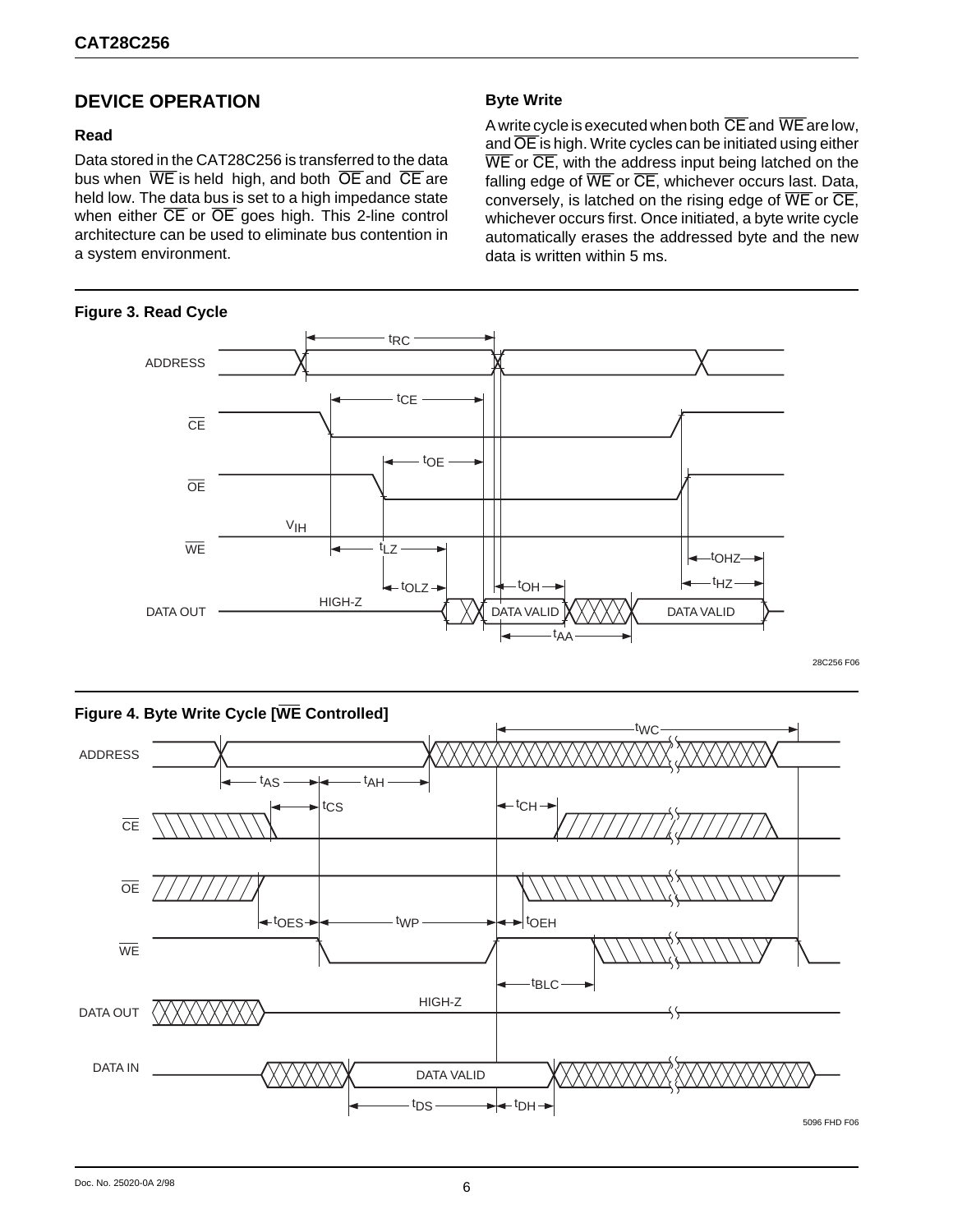### **Page Write**

The page write mode of the CAT28C256 (essentially an extended BYTE WRITE mode) allows from 1 to 64 bytes of data to be programmed within a single  $E^2$ PROM write cycle. This effectively reduces the byte-write time by a factor of 64.

Following an initial WRITE operation (WE pulsed low, for  $t_{WP}$ , and then high) the page write mode can begin by issuing sequential WE pulses, which load the address and data bytes into a 64 byte temporary buffer. The page address where data is to be written, specified by bits  $A_6$ to  $A_{14}$ , is latched on the last falling edge of  $\overline{\text{WE}}$ . Each byte within the page is defined by address bits  $A_0$  to  $A_5$  (which can be loaded in any order) during the first and subsequent write cycles. Each successive byte load cycle must begin within  $t_{BLC,MAX}$  of the rising edge of the preceding  $\overline{WE}$  pulse. There is no page write window limitation as long as  $\overline{WE}$  is pulsed low within t<sub>BLC MAX</sub>.

Upon completion of the page write sequence,  $\overline{WE}$  must stay high a minimum of  $t_{BLC}$   $_{MAX}$  for the internal automatic program cycle to commence. This programming cycle consists of an erase cycle, which erases any data that existed in each addressed cell, and a write cycle, which writes new data back into the cell. A page write will only write data to the locations that were addressed and will not rewrite the entire page.





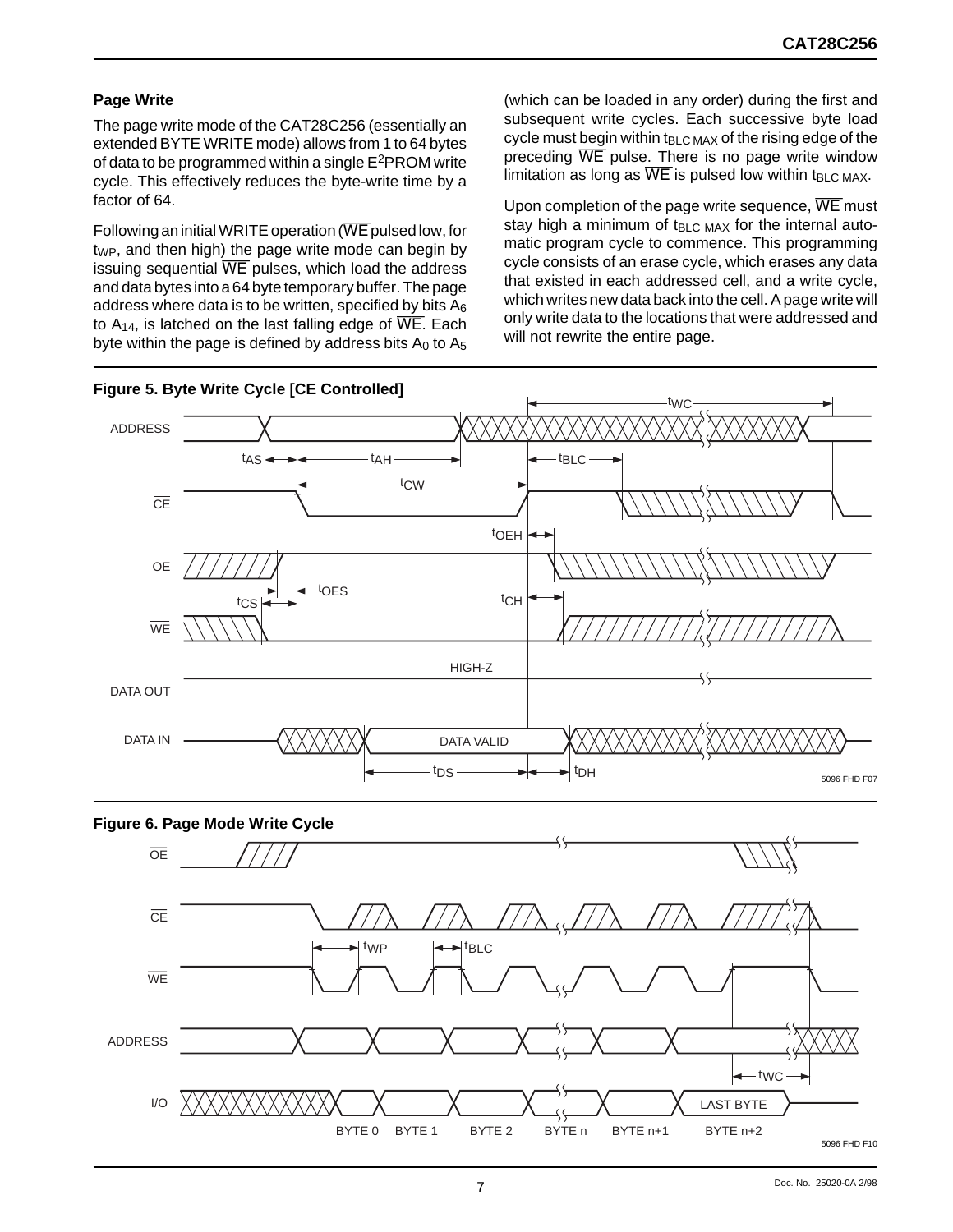## **DATA Polling**

DATA polling is provided to indicate the completion of write cycle. Once a byte write or page write cycle is initiated, attempting to read the last byte written will output the complement of that data on  $I/O<sub>7</sub>$  ( $I/O<sub>0</sub>-I/O<sub>6</sub>$ ) are indeterminate) until the programming cycle is complete. Upon completion of the self-timed write cycle, all I/O's will output true data during a read cycle.

## **Figure 7. DATA Polling**

## **Toggle Bit**

In addition to the DATA Polling feature of the CAT28C256, the device offers an additional method for determining the completion of a write cycle. While a write cycle is in progress, reading data from the device will result in  $I/O<sub>6</sub>$ toggling between one and zero. However, once the write is complete,  $I/O_6$  stops toggling and valid data can be read from the device.



#### **Figure 8. Toggle Bit**



Note:

(1) Beginning and ending state of  $1/O<sub>6</sub>$  is indeterminate.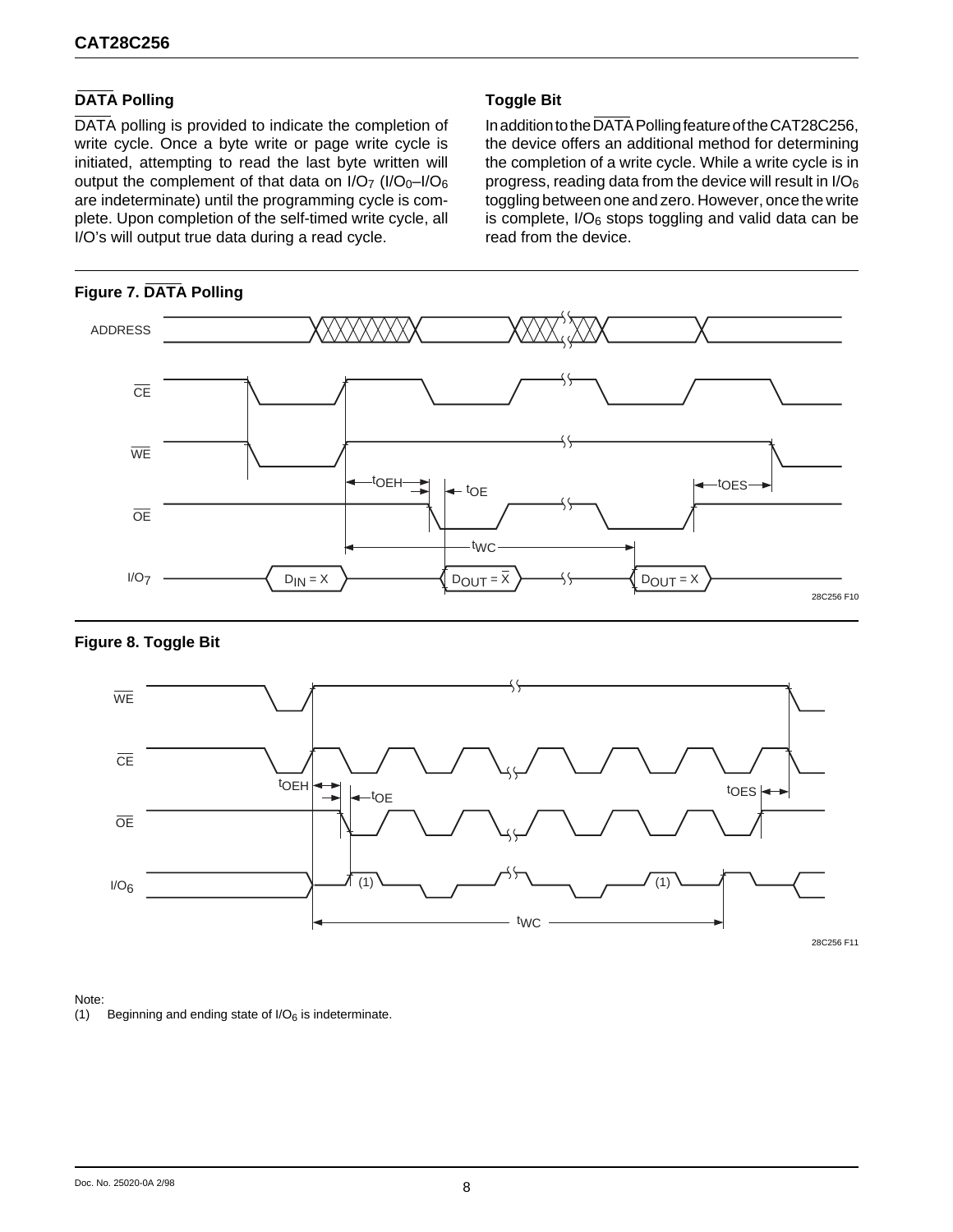#### **HARDWARE DATA PROTECTION**

The following is a list of hardware data protection features that are incorporated into the CAT28C256.

- (1)  $V_{CC}$  sense provides for write protection when  $V_{CC}$ falls below 3.5V min.
- (2) A power on delay mechanism,  $t_{\text{INIT}}$  (see AC characteristics), provides a 5 to 10 ms delay before a write sequence, after V<sub>CC</sub> has reached 3.5V min.
- (3) Write inhibit is activated by holding any one of OE low, CE high or WE high.

#### **Figure 9. Write Sequence for Activating Software Data Protection**

SOFTWARE DATA **PROTECTION ACTIVATED** (1) WRITE DATA: XX WRITE LAST BYTE TO LAST ADDRESS TO ANY ADDRESS WRITE DATA: AA ADDRESS: 5555 WRITE DATA: 55 ADDRESS: 2AAA WRITE DATA: A0 ADDRESS: 5555

(4) Noise pulses of less than 20 ns on the  $\overline{WE}$  or  $\overline{CE}$ inputs will not result in a write cycle.

#### **SOFTWARE DATA PROTECTION**

The CAT28C256 features a software controlled data protection scheme which, once enabled, requires a data algorithm to be issued to the device before a write can be performed. The device is shipped from Catalyst with the software protection NOT ENABLED (the CAT28C256 is in the standard operating mode).

#### **Figure 10. Write Sequence for Deactivating Software Data Protection**



Note:

(1) Write protection is activated at this point whether or not any more writes are completed. Writing to addresses must occur within t<sub>BLC</sub> Max., after SDP activation.